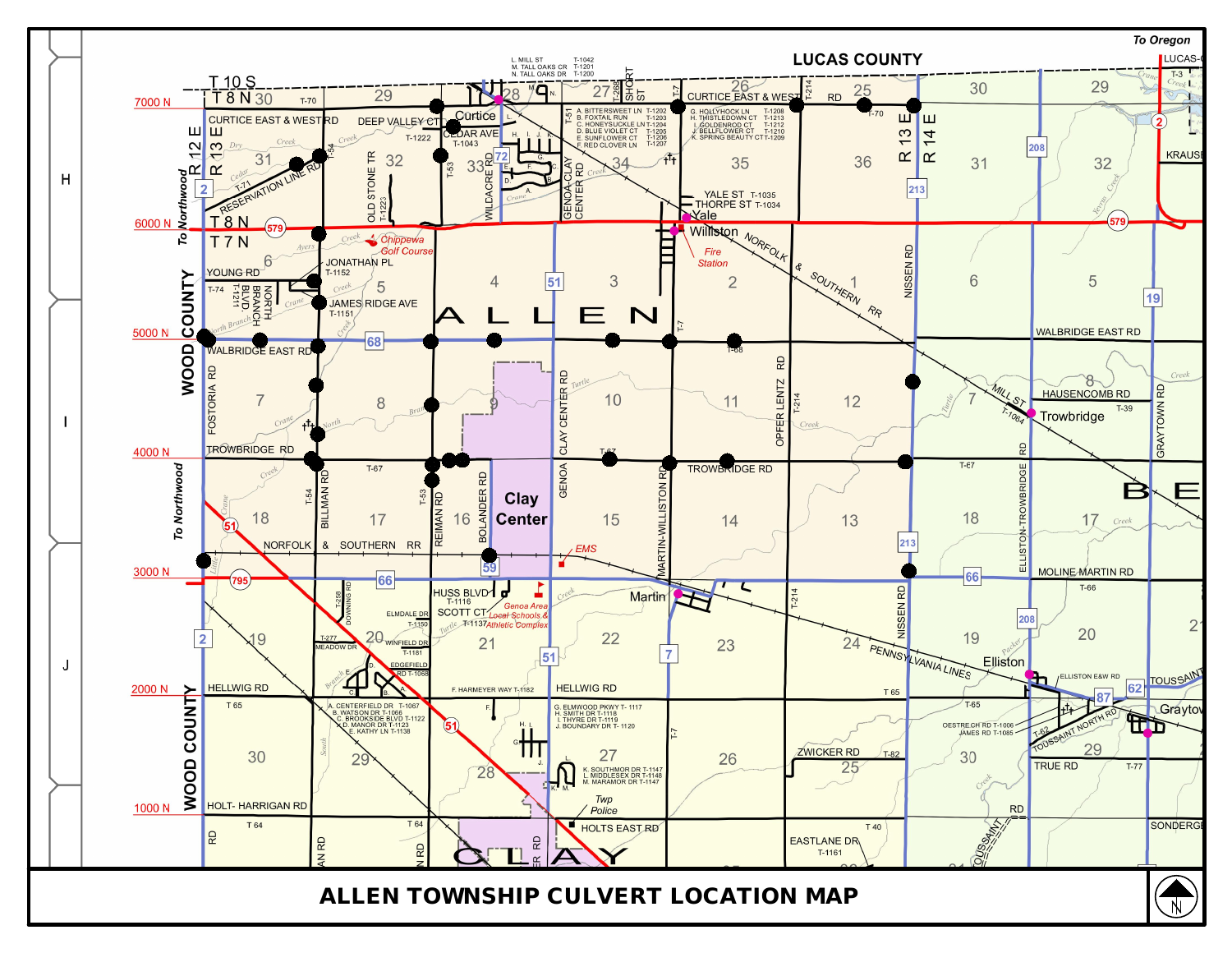## Ottawa County Culvert Listing

|                 | <b>YR</b>                |            |                 |                         |                              |                   |                 |                |                         |                               |
|-----------------|--------------------------|------------|-----------------|-------------------------|------------------------------|-------------------|-----------------|----------------|-------------------------|-------------------------------|
|                 | <b>Built</b>             | <b>TWP</b> | <b>SEC</b>      | Number                  | Road Name                    |                   | Size            | <b>Type</b>    | Length (ft) Cond Stream |                               |
|                 | Diameter Equivalent (IN) |            |                 |                         |                              |                   |                 |                |                         |                               |
|                 |                          | <b>ALL</b> | 18              | C0002-00.20 Fostoria    |                              | $3' \times 1'$    | 30              | <b>BOX</b>     | 30                      | So Div PC RR R/W              |
| $\overline{2}$  |                          | <b>ALL</b> | 6               | C0002-02.02 Fostoria    |                              | 54"               | 54              | <b>RCP</b>     | 53.5                    | <b>Sloyer Ditch</b>           |
| 3               |                          | <b>ALL</b> | 34              | T0007-04.07             | Martin-Williston             | 42"               | 42              | <b>RCP</b>     | 212                     | Ditch @ Feed Lau's lawn       |
| 4               |                          | <b>ALL</b> |                 | T0053-00.92             | Reiman                       | 42"               | $\overline{42}$ | CMP            | 61                      | <b>Bradford-Lindsay Ditch</b> |
| 5               |                          | <b>ALL</b> | 17              | T0053-00.99             | Reiman                       | 30"               | $\overline{30}$ | CMP            | 40                      | <b>Trowbridge Rd Ditch</b>    |
| 6               |                          | <b>ALL</b> | 8               | T0053-01.51             | Reiman                       | $8' \times 4'$    | 91              | <b>MPA</b>     | 44                      | <b>Wagner Br-Turtle Creek</b> |
| $\overline{7}$  |                          | <b>ALL</b> | $\overline{32}$ | T0053-03.60             | Reiman                       | 48"               | 48              | RCP            | $\overline{54}$         | <b>Cedar Creek Branch</b>     |
| 8               |                          | <b>ALL</b> | 18              | T0054-00.99             | Billman                      | 24"               | $\overline{24}$ | <b>CMP</b>     | 34                      | <b>Trowbridge Rd Ditch</b>    |
| 9               |                          | <b>ALL</b> | $\overline{7}$  | T0054-01.23             | Billman                      | 4' 6" x 3' 0"     | $\overline{57}$ | <b>SMA</b>     | $\overline{23}$         | Wagner Br-Turtle Creek        |
| 10              |                          | <b>ALL</b> | $\overline{7}$  | T0054-01.65             | Billman                      | 36"               | $\overline{36}$ | <b>RCP</b>     | 49                      | <b>BRIDGE?</b>                |
| 11              | 1960                     | <b>ALL</b> | $\overline{7}$  | T0054-01.98             | Billman                      | 24"               | $\overline{24}$ | <b>CMP</b>     | $\overline{36}$         | Walbridge E Rd Ditch          |
| 12              | 1963                     | <b>ALL</b> | 6               | T0054-02.36             | Billman                      | 105" x 67"        | 110             | <b>ELL RCP</b> | 42                      | Sloyer Ditch                  |
| 13              |                          | <b>ALL</b> | 6               | T0054-02.99             | Billman                      | 27"               | 27              | <b>RCP</b>     | 66                      | Williston Rd Ditch            |
| 14              |                          | <b>ALL</b> | 16              | C0059-00.91             | Bolander                     | $3' \times 1'$ 9" | 36              | <b>BOX</b>     | 31                      | Penn-Central RR R/W           |
| 15              | 1968                     | <b>ALL</b> | 18              | T0067-00.98             | Trowbridge                   | 39"               | 39              | <b>RCP</b>     | 37                      | Bury Billman Rd Ditch SCS     |
| $\overline{16}$ |                          | <b>ALL</b> | 16              | T0067-02.04             | Trowbridge                   | 60"               | 60              | <b>CMP</b>     | $\overline{30}$         | <b>Bradford-Lindsay Ditch</b> |
| $\overline{17}$ |                          | <b>ALL</b> | $\overline{16}$ | T0067-02.19             | Trowbridge                   | 30"               | $\overline{30}$ | CMP            | $\overline{37}$         | <b>Bowlander Ditch</b>        |
| 18              |                          | <b>ALL</b> | $\overline{15}$ | T0067-03.79             | Trowbridge                   | 42"               | $\overline{42}$ | <b>RCP</b>     | $\overline{37}$         | Lorenzen Ditch                |
| 19              |                          | <b>ALL</b> | 15              | T0067-04.24             | Trowbridge                   | 48"               | 48              | $\overline{C}$ | 25                      | Martin-Williston Ditch        |
| 20              |                          | <b>ALL</b> | 14              | T0067-04.72             | Trowbridge                   | 36"               | 36              | <b>CMP</b>     | 31                      | <b>Tabbert Ditch</b>          |
| 21              | 1972                     | <b>ALL</b> | 13              | T0067-06.21             | Trowbridge                   | 48"               | $\overline{48}$ | <b>RCP</b>     | 48                      | <b>Kreager Ditch</b>          |
| 22              | 1981                     | <b>ALL</b> | $\overline{7}$  | C0068-00.05 Walbridge E |                              | 18"               | $\overline{18}$ | <b>RCP</b>     | $\overline{90}$         | Sloyer Ditch                  |
| 23              |                          | <b>ALL</b> | $\overline{7}$  | C0068-00.50 Walbridge E |                              | 24"               | $\overline{24}$ | <b>RCP</b>     | 40                      |                               |
| 24              |                          | <b>ALL</b> | 8               | C0068-01.95 Walbridge E |                              | 30"               | $\overline{30}$ | <b>RCP</b>     | $\overline{42}$         | Strackle John Ditch           |
| $\overline{25}$ |                          | <b>ALL</b> | 9               | C0068-02.75 Walbridge E |                              | $\overline{24}$ " | $\overline{24}$ | <b>CMP</b>     | $\overline{34}$         | <b>Sandrock Ditch</b>         |
| $\overline{26}$ |                          | <b>ALL</b> | 10              | T0068-03.40             | <b>Walbridge E</b>           | 30"               | $\overline{30}$ | $\overline{c}$ | $\overline{37}$         | Martin-Williston Ditch        |
| $\overline{27}$ |                          | <b>ALL</b> | 10              | T0068-03.90             | <b>Walbridge E</b>           | 24"               | $\overline{24}$ | <b>CMP</b>     | 110                     | Martin-Williston Ditch        |
| 28              |                          | <b>ALL</b> | 11              | T0068-04.35             | <b>Walbridge E</b>           | 24"               | 24              | <b>CMP</b>     | 32                      |                               |
| $\overline{29}$ |                          | <b>ALL</b> | $\overline{32}$ | T0070-01.85             | Curtice E & W                | 24"               | $\overline{24}$ | <b>RCP</b>     | 44                      | <b>Rieman Rd Ditch</b>        |
| 30              |                          | <b>ALL</b> | 35              | T0070-04.83             | Curtice E & W                | 48"               | 48              | <b>RCP</b>     | $\overline{32}$         | <b>Furstnau Ditch</b>         |
| 31              |                          | <b>ALL</b> | 36              | T0070-05.32             | Curtice E & W                | 48"               | 48              | <b>RCP</b>     | 33                      | Otto Lau Ditch                |
| 32              |                          | <b>ALL</b> | 36              | T0070-05.90             | Curtice E & W                | 48"               | 48              | <b>RCP</b>     | 28.5                    | Nissen Rd Ditch               |
| 33              |                          | <b>ALL</b> | $\overline{31}$ |                         | T0071-00.82 Reservation Line | 24"               | 24              | <b>CMP</b>     | $\overline{30}$         | <b>Cedar Creek</b>            |